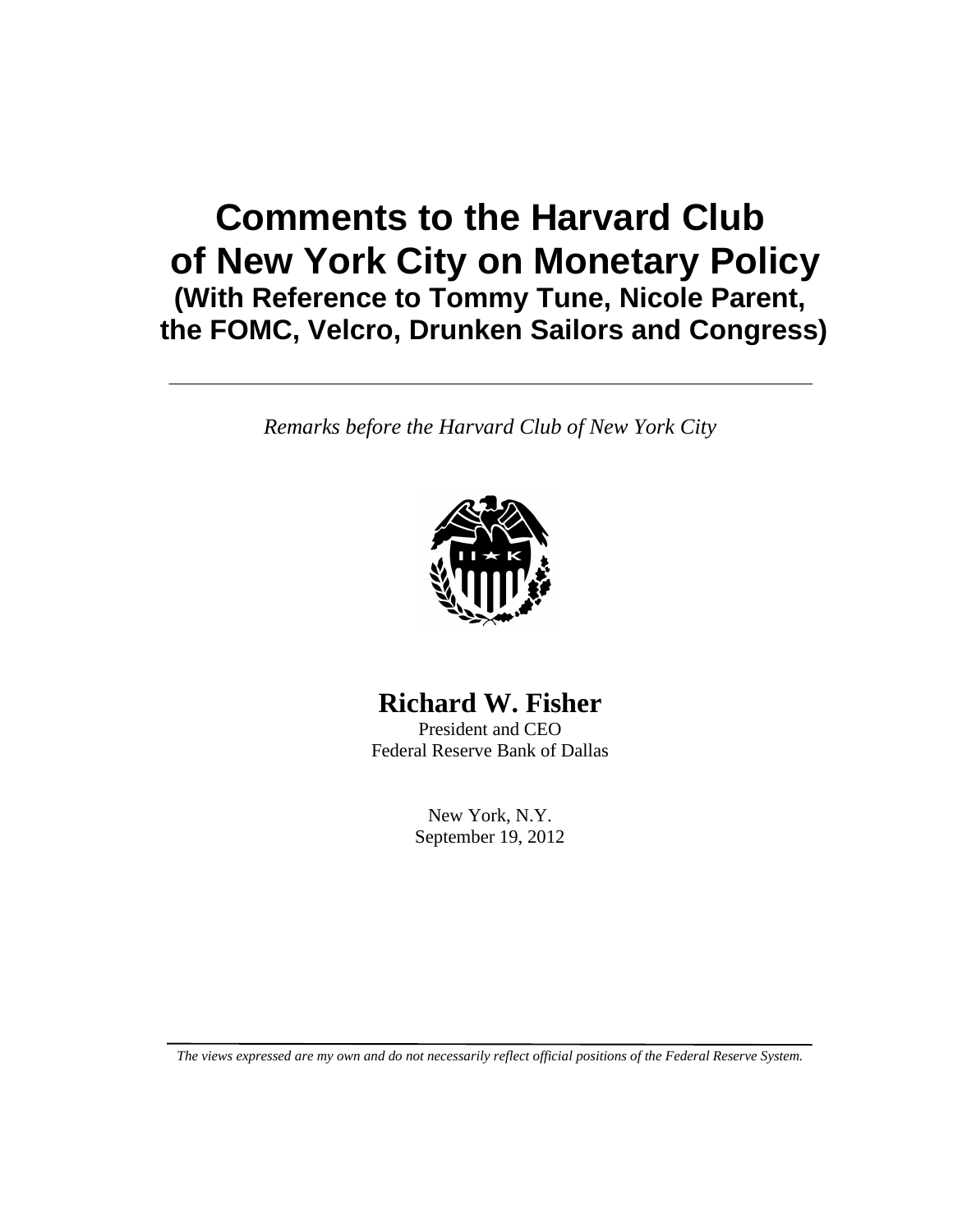## **Comments to the Harvard Club of New York City on Monetary Policy (With Reference to Tommy Tune, Nicole Parent, the FOMC, Velcro, Drunken Sailors and Congress)**

## Richard W. Fisher

Thank you, Nicole [Parent]. And thanks to the Harvard Club of New York for including me in your speaker series. It is quite something to see one's picture on the cover of the Harvard Club of New York *Bulletin* wedged between that of Tommy Tune and Nina Khrushcheva, Nikita Khrushchev's great-granddaughter.

My wife Nancy and I celebrated our 39th anniversary on Sept. 8. Knowing that she has seen and loved everything our fellow Texan Tommy Tune has ever done on the musical stage, and having grown up with the image of Nikita Khrushchev as First Secretary of the Communist Party of the Soviet Union banging his shoe on the podium of the United Nations and saying, "We will bury you!" I thought I would impress her that evening by showing her the *Bulletin*. "In your wildest dreams," I asked her, "did you ever think that the skinny, long-haired boy you married 39 years ago would be headlining a speaker series alongside Tommy Tune and Nikita Khrushchev's great-granddaughter?" Her answer was classic: "Richard, we have been married for four decades. I hate to disappoint you sweetheart, but you don't appear in my wildest dreams."

#### **A Word About Nicole Parent**

I am here to speak to you about monetary policy. But before I start, I am going to take advantage of your undivided attention to announce to all assembled here tonight that the former president of this club and my fellow Harvard Overseer, Nicole Parent, is engaged to be married. Nicole, may your marriage last at least 39 years and may you be blessed with the wildest of dreams and the best of life.

#### **A Different Perspective**

In addition to the Algonquin, there are two iconic buildings on this side of West 44th Street. One is the New York Yacht Club; the other is the Harvard Club. I mention this because the close proximity of these two buildings suggests something of a biographical metaphor. I spent four years at a Naval Academy prep school before becoming a midshipman in 1967 at Annapolis, where I majored in engineering and learned the craft of seamanship and naval warfare. Then, in 1969, Harvard kindly recruited me in as a transfer student. Two years later, I graduated with a degree in economics.

In thinking through many of the policy issues that confront me as a member of the Federal Open Market Committee (FOMC), I tend to combine both backgrounds, as well as an orientation framed by having an MBA and spending a significant portion of my career as a banker and market operator. My perspective is thus framed from the viewpoint of an engineer, an MBA and a former market operator—not as a PhD economist. For most economic theoreticians, hundreds of billions, or even trillions, of dollars are inputs into a dynamic stochastic general equilibrium model and other econometric equations. To a banker, businessperson or market operator, these are real dollars that have to be thought of within the framework of a transmission mechanism that needs to get the money from its origin at the Fed into the real economy with maximum efficacy. My focus tends toward the practicable—how to harness theory to devise a workable solution to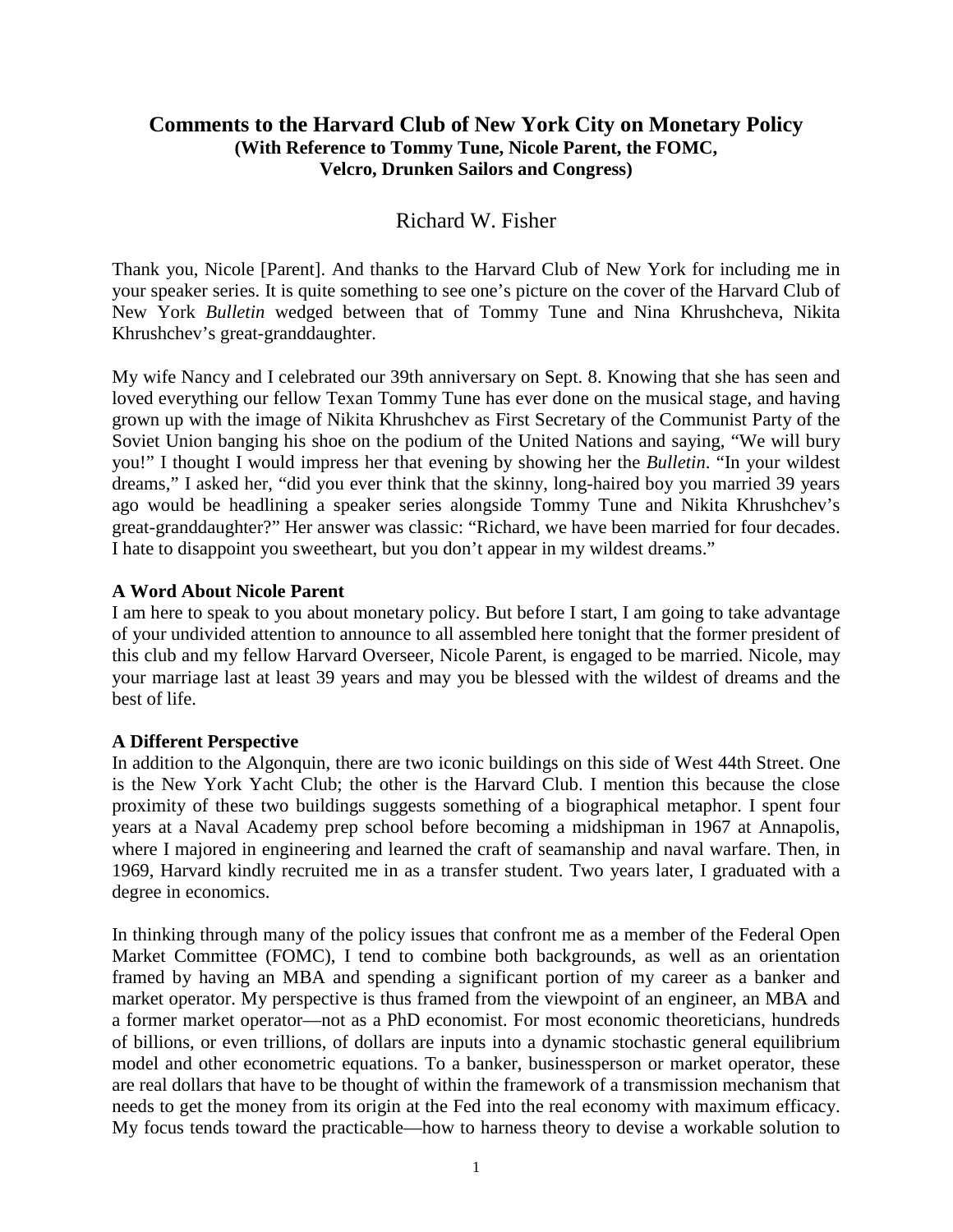the problems that confront a central banker. There are many superb PhD theorists among the 19 members of the FOMC and support staff. There are only a handful of us—four, to be exact who have worked as bankers or in the financial markets.

Tonight, I am going to provide my take on the FOMC's most recent decision to embark on a new round of quantitative easing focused on mortgage-backed securities (MBS). Given my background, and the fact that the Navy is once again welcome back in Harvard Yard, I'll ask your forbearance if I use some seafaring references.<sup>1</sup>

As the book kindly cited by Nicole says, I am given to providing the "straight skinny."<sup>2</sup> I am a Texan. I speak bluntly and directly. I am not given to circumlocution, and I checked diplomacy at the door when I gave up my post as an ambassador and trade negotiator. Please don't take offense and please bear in mind that my comments this evening are mine alone; I do not claim to speak for anybody else in the Federal Reserve System.

I shall start my remarks with what I argued at last week's FOMC meeting, then finish with some comments on the outcome of that meeting and what needs to be done next.

### **The Recent FOMC Meeting**

It will come as no surprise to those who know me that I did not argue in favor of additional monetary accommodation during our meetings last week. I have repeatedly made it clear, in internal FOMC deliberations and in public speeches, that I believe that with each program we undertake to venture further in that direction, we are sailing deeper into uncharted waters. We are blessed at the Fed with sophisticated econometric models and superb analysts. We can easily conjure up plausible theories as to what we will do when it comes to our next tack or eventually reversing course. The truth, however, is that nobody on the committee, nor on our staffs at the Board of Governors and the 12 Banks, really knows what is holding back the economy. Nobody really knows what will work to get the economy back on course. And nobody—in fact, no central bank anywhere on the planet—has the experience of successfully navigating a return home from the place in which we now find ourselves. No central bank—not, at least, the Federal Reserve—has ever been on this cruise before.

This much we do know: Our engine room is already flush with \$1.6 trillion in excess private bank reserves owned by the banking sector and held by the 12 Federal Reserve Banks. Trillions more are sitting on the sidelines in corporate coffers. On top of all that, a significant amount of underemployed cash—or fuel for investment—is burning a hole in the pockets of money market funds and other nondepository financial operators. This begs the question: Why would the Fed provision to shovel billions in additional liquidity into the economy's boiler when so much is presently lying fallow?

Great battles at sea are fought with modern analytical tools and the most sophisticated IT and advanced weaponry available. Fleet commanders, like central bankers, use every bit of the intelligence, technology and theory at their command. But ultimately, just as with great engagements at sea, the decisive factor is judgment. In forming their judgments, fleet commanders rely upon briefings from their senior officer corps on the elements, on the conditions at hand and on their tactical and strategic recommendations before deciding on the proper course of action.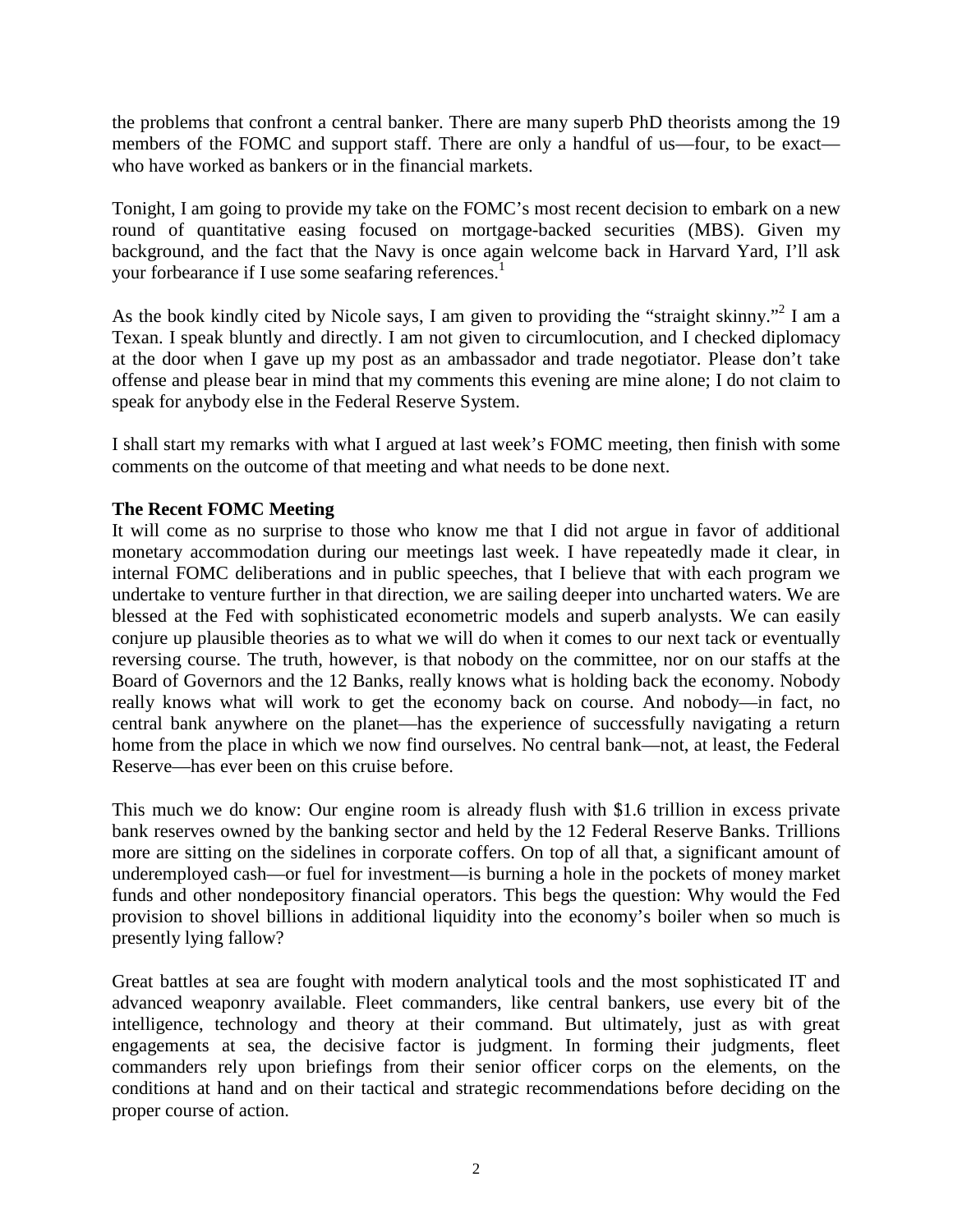As you all know, the Federal Reserve's mission is mandated by the Congress. It calls for us to steer a monetary course according to a dual mandate—we are charged with maintaining price stability while conducting policy so as to best assist in achieving full employment. Most all of the FOMC members—the senior officer corps of the Federal Reserve fleet—have surveyed the horizon from their different watch stations and agree that inflation is not an *immediately* foreseeable threat. Over the past week, however, there has been a noticeable increase in the longer-term inflation expectations inferred from bond yields. These inferences can be volatile and are not always reliable, but a sustained increase would suggest incipient doubts about our commitment to the Bernanke Doctrine of sailing on a course consistent with 2 percent long-term inflation. I believe that even the slightest deviation from this course could induce some debilitating mal de mer in the markets.

#### **Charting a Course to Full Employment with Businesses at 'Sixes and Sevens**'

In the current tumultuous economic sea, facing strong headwinds common in the aftermath of financial crises and balance-sheet recessions, our desired port is increased employment. Certain theories and various hypothetical studies and models tell us that flooding the markets with copious amounts of cheap, plentiful liquidity will lift final demand, both through the "wealth effect" channel and by directly stimulating businesses to expand and hire. And yet from the perspective of my watch station—as I have reported time and again—the very people we wish to stoke consumption and final demand by creating jobs and expanding business fixed investment are not responding to our policy initiatives as well as theory might suggest.

Surveys of small and medium-size businesses, the wellsprings of job creation, are telling us that nine out of 10 of those businesses are either not interested in borrowing or have no problem accessing cheap financing if they want it. The National Federation of Independent Business (NFIB), for example, makes clear that monetary policy is not on its members' radar screen of concerns, except that it raises fear among some of future inflationary consequences; the principal concern of the randomly sampled small businesses surveyed by the NFIB is with regulatory and fiscal uncertainty.3 This is not terribly difficult to understand: If you are a small business, especially, and not only if you operate as an S corporation or as a limited liability company, you are stymied by not knowing what your tax rate will be in future years, or how you should cost out the social overhead of your employees or how you should budget for the proliferation of regulations flowing from Washington.

With regard to business fixed investment and job-creating capital expenditures (capex), the math is pretty straightforward: Big businesses dominate that theater. Most all of these businesses have abundant cash reserves or access to money, many at negative real interest rates. I have repeatedly reported to the committee that the CEOs I personally survey will simply not be motivated by further interest rate cuts to invest domestically—beyond their maintenance needs—in jobcreating capex. In preparing for this last FOMC meeting, I specifically asked my corporate interlocutors the following question: "If your costs of borrowing were to decrease by 25 or more basis points, would this induce you to spend more on job-creating expansion?" The answer from nine out of 10 was "No."

The responses of those I surveyed are best summarized by the comments of one of the most highly respected CEOs in the country: "We are in 'stall mode,' stuck like Velcro, until the fog of uncertainty surrounding fiscal policy and the debacle in Europe lifts. In the meantime, anything further monetary accommodation induces in the form of cheaper capital will go to buying back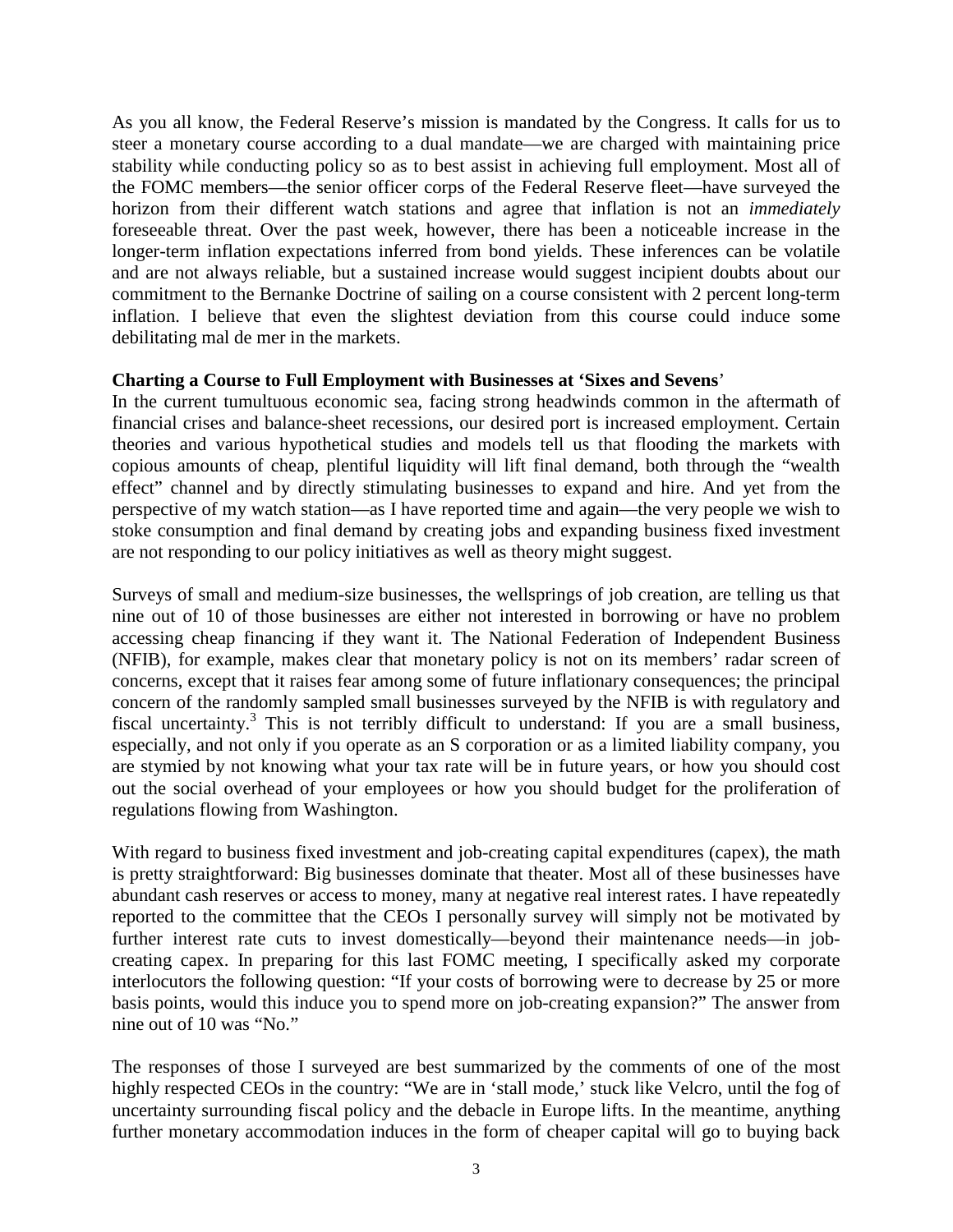our stock." This is not an insignificant sounding, coming as it did from the CEO of a company that has the capacity to spend upward of \$15 billion on capex.

To be sure, buying in stock will have a positive wealth effect on that company's shareholders, but putting the equivalent amount of money to work in spending on plant and equipment would put more people back to work more quickly.

Another CEO of a large corporation provided me with an additional source of uncertainty. In this CEO's words, China "may be transitioning toward becoming the caboose of the global economy rather than its engine." This may be a tad bit hyperbolic, but it indicates there is growing uncertainty about the great emerging economy that was once considered an eternal fountain of future demand.

With the disaster that our nation's fiscal policy has become and with uncertainty prevailing over the economic condition of both Europe and China and the prospects for final demand growth here at home, it is no small wonder that businesses are at sixes and sevens in committing to expansion of the kind we need to propel job creation.

#### **The Duke University Survey**

My assessment of the efficacy of further monetary accommodation in encouraging job-creating investment among operating businesses was recently confirmed by a more rigorous analysis in the Global Business Outlook Survey of chief financial officers by the Fuqua School of Business at Duke University—the Harvard of the South—in September.<sup>4</sup>

Of the 887 CFOs surveyed, only 129, or 14.5 percent, listed "credit markets/interest rates" among the top three concerns facing their corporations. In contrast, 43 percent listed consumer demand and 41 percent cited federal government policies. Ranking third on their list was price pressures from competitors (thus affirming most hawks' sense that inflationary pressure is *presently* sedentary); fourth was global financial instability. The analysts at Duke summarized their findings as follows: "CFOs believe that a monetary action would not be particularly effective. Ninety-one percent of firms say that they would not change their investment plans even if interest rates dropped by 1 percent, and 84 percent say that they would not change investment plans if interest rates dropped by 2 percent."

#### **Citing the Evidence of the Unsophisticated and the Sophisticates Alike**

Citing these observations, I suggested last week that the committee might consider the efficacy of further monetary accommodation. When I raised this point inside the Fed and in public speeches, some suggested that perhaps my corporate contacts were "not sophisticated" in the workings of monetary policy and could not see the whole picture from their vantage point. True. But final demand does not spring from thin air. "Sophisticated" or not, these business operators are the target of our policy initiatives: You cannot have consumption and growth in final demand without income growth; you cannot grow income without job creation; you cannot create jobs unless those who have the capacity to hire people—private sector employers—go out and hire.

In the period between the August FOMC meeting and the meeting last week, some very prominent academic and policy sophisticates also questioned the efficacy of large-scale asset purchases. Among them were Michael Woodford of Columbia University—a former colleague of Ben Bernanke's when they were at Princeton—and Bill White of the Organization for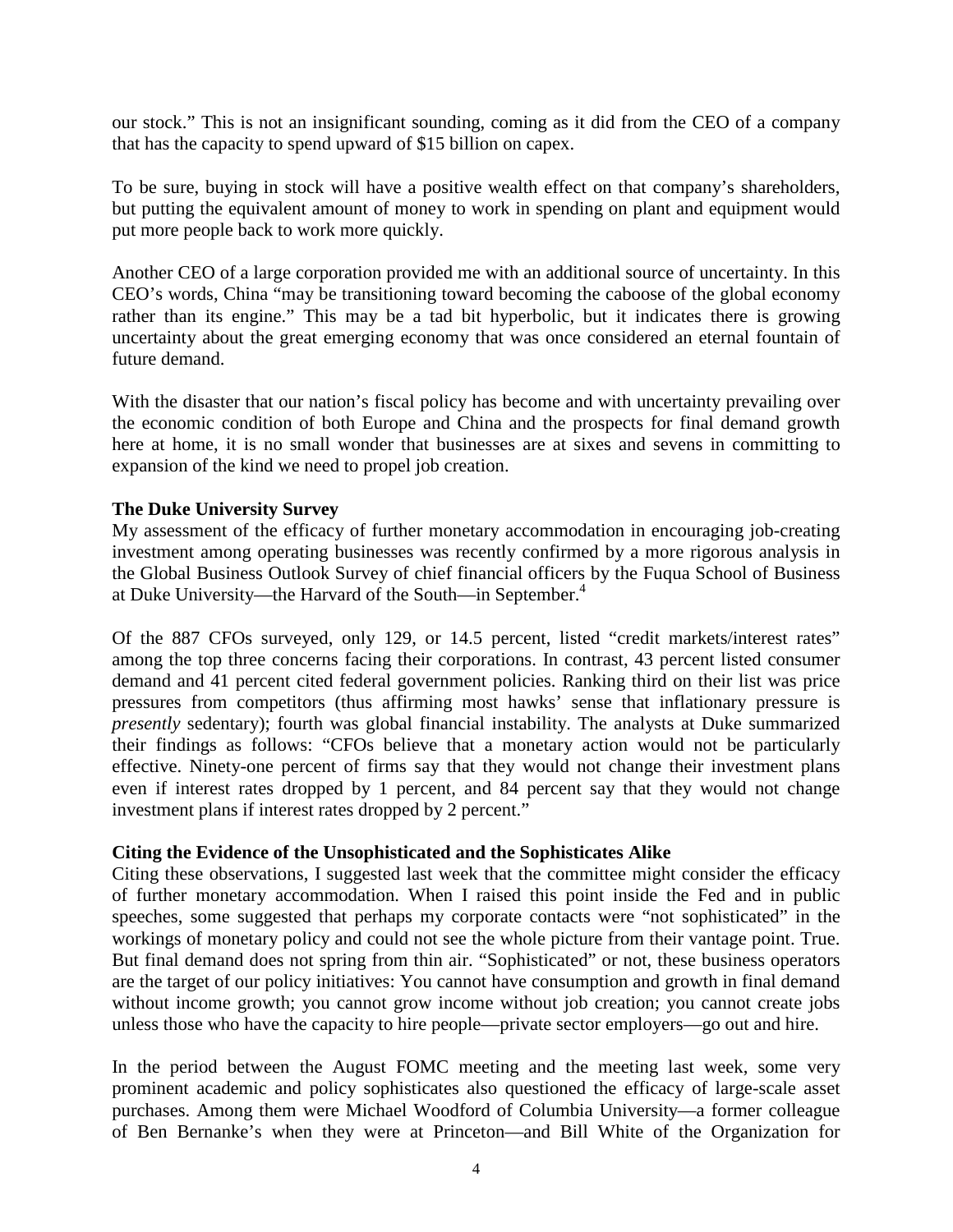Economic Cooperation and Development and formerly of the Bank for International Settlements, and others.

Like me, Professor Woodford argues that the economy would not benefit from additional liquidity. Like me, he argues that large-scale asset purchases and maturity-extension programs like Operation Twist are unlikely to appreciably stimulate private borrowing activity through portfolio-balance or term-premium effects.<sup>5</sup> And as for Bill White—a globally respected economist who stood up to convention and predicted in 2003 that policies being pursued at the time would engender the financial crisis of 2008–09—here is what he wrote in a particularly thought-provoking paper a week before the Fed's annual symposium last month at Jackson Hole,  $W$ yo.: $^6$ 

"In this paper, an attempt is made to evaluate the desirability of ultra easy monetary policy by weighing up the balance of the desirable short run effects and the undesirable longer run effects—the unintended consequences … It is suggested that there are grounds to believe that monetary stimulus operating through traditional ('flow') channels might now be less effective in stimulating aggregate demand than is commonly asserted … It is further contended that cumulative ('stock') effects provide negative feedback mechanisms that also weaken growth over time … In the face of such 'stock' effects, stimulative policies that have worked in the past eventually lose their effectiveness.

"It is also argued … that, over time, easy monetary policies threaten the health of financial institutions and the functioning of financial markets, which are increasingly intertwined. This provides another negative feedback loop to threaten growth. Further, such policies threaten the 'independence' of central banks, and can encourage imprudent behavior on the part of governments. In effect, easy monetary policies can lead to moral hazard on a grand scale. Further, once on such a path, 'exit' becomes extremely difficult. Finally, easy monetary policy also has distributional effects, favoring debtors over creditors and the senior management of banks in particular. None of these 'unintended consequences' could be remotely described as desirable."

I do not necessarily agree with all of either Woodford's or White's arguments, but in light of my soundings of unsophisticates and sophisticates alike, I felt an urge at the meeting last week to tie the chairman to the mast, Odyssean-style, and to stuff wax in the ears of my fellow committee members, in order to resist the Siren call of further large-scale asset purchases.

But I have no such powers. I am only one officer in the loyal crew that sails under the command of Admiral Bernanke. My reports were given a fair hearing. But neither they, nor the arguments of others who questioned the need to provide further accommodation, carried the day, and a decision was made.

Having weighed the various tactical and strategic arguments of his officer corps, our helmsman decided to call down to the engine room and request that more coal be shoveled into the economy's boilers. It was decided that further accommodation would be required in the form of mortgage-backed securities purchases of \$40 billion per month and that Operation Twist and the reinvestment of principal payments from our current holdings of agency debt and MBS would be maintained: A total of \$85 billion a month in additional accommodation would be added to the system at least through the end of the year. For added measure, the committee announced that if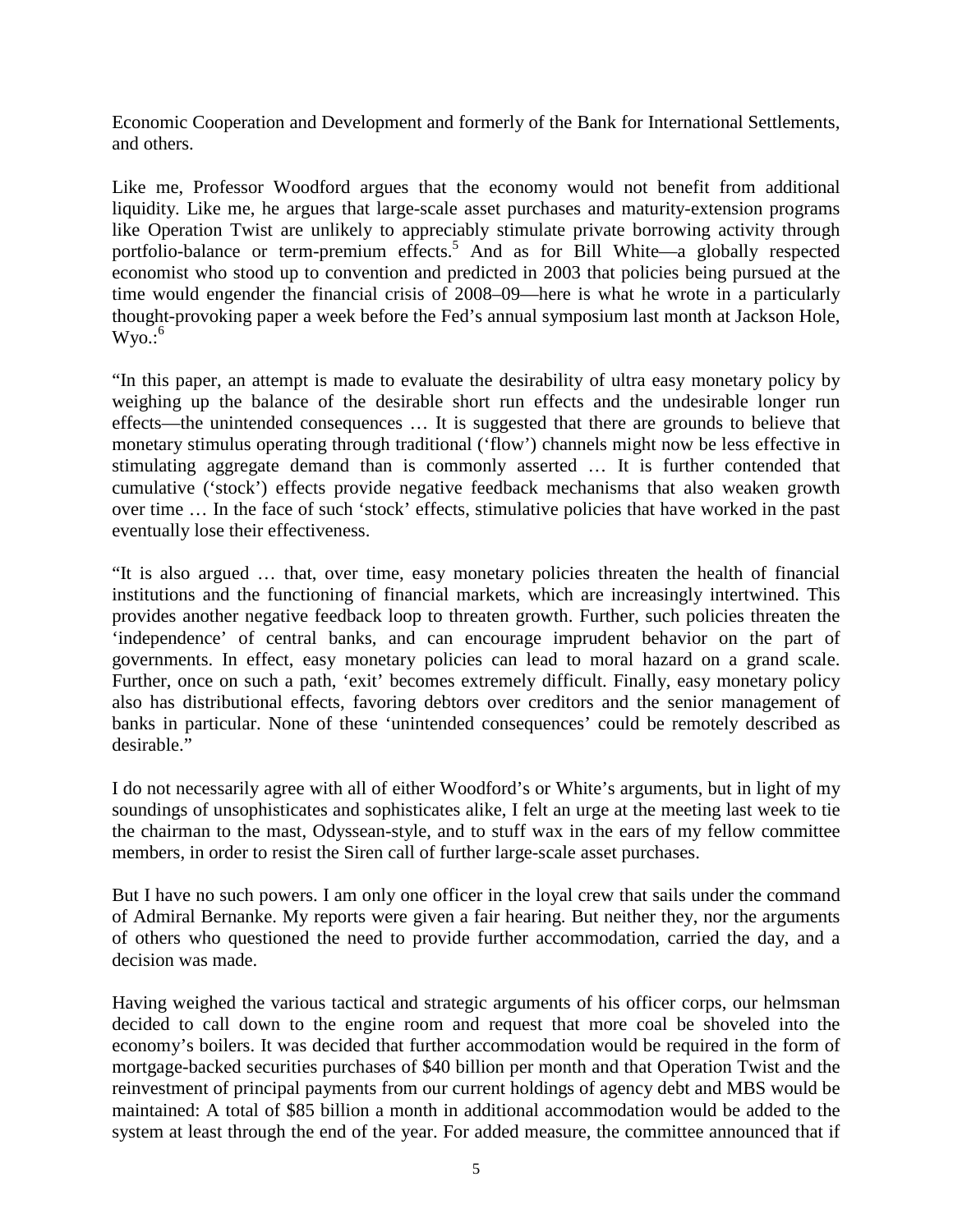the outlook for employment does not improve "substantially," it "will continue its purchases of agency mortgage-backed securities, undertake additional asset purchases, and employ its other policy tools as appropriate until such improvement is achieved." As it always does, the FOMC noted that it will "take appropriate account of the likely efficacy and costs of such purchases."

#### **A Fair Assessment and a Prayer**

Even though I am skeptical about the efficacy of large-scale asset purchases, I understand the logic of concentrating on MBS. The program could help offset some of the drag from higher government-sponsored entities' fees that have been recently levied, will likely lower the spreads between MBS and Treasuries and should put further juice behind the housing market—one of three durable-goods sectors that is assisting the recovery and yet is operating well below longrun potential (the other two sectors are aircraft and automobiles). The general effects of inducing more refinancing may aid housing and households in other ways. Lower mortgage rates could help improve the discretionary spending power of some homeowners. Underwater homeowners might have added incentive to continue meeting mortgage payments, spurring demand and preventing underwater mortgages from sinking the emerging housing recovery. Of course, much depends on the transmission mechanism for mortgages, as my colleague Bill Dudley spoke about yesterday.

Despite my doubts about its efficacy, I pray this latest initiative will work. Since the announcement, interest rates on 30-year mortgage commitments have fallen about one-quarter percentage point—about what I had expected—so, so far, so good.

#### **Our Dysfunctional Congress and Drunken Sailors**

I would point out to those who reacted with some invective to the committee's decision, especially those from political corners, that it was the Congress that gave the Fed its dual mandate. That very same Congress is doing nothing to motivate business to expand and put people back to work. Our operating charter calls for us to conduct policy aimed at achieving full employment in addition to preserving price stability. A future Congress might restrict us to a single mandate—like other central banks in the world operate under—focused solely on price stability. But unless or until that is done, we have to deliver on what the American people, as conveyed by their elected representatives, expect of us.

One of the most important lessons learned during the economic recovery is that there is a limit to what monetary policy alone can achieve. The responsibility for stimulating economic growth must be shared with fiscal policy. Ironically, and sadly, Congress is doing nothing to incent job creators to use the copious liquidity the Federal Reserve has provided. Indeed, it is doing everything to *discourage* job creation. Small wonder that the respondents to my own inquires and the NFIB and Duke University surveys are in "stall" or "Velcro" mode.

The FOMC is doing everything it can to encourage the U.S. economy to steam forward. When we meet, we consider views that range from the most cautious perspectives on policy, such as my own, to the more accommodative recommendations of the well-known "doves" on the committee. We debate our different perspectives in the best tradition of civil discourse. Then, having vetted all points of view, we make a decision and act. If only the fiscal authorities could do the same! Instead, they fight, bicker and do nothing but sail about aimlessly, debauching the nation's income statement and balance sheet with spending programs they never figure out how to finance.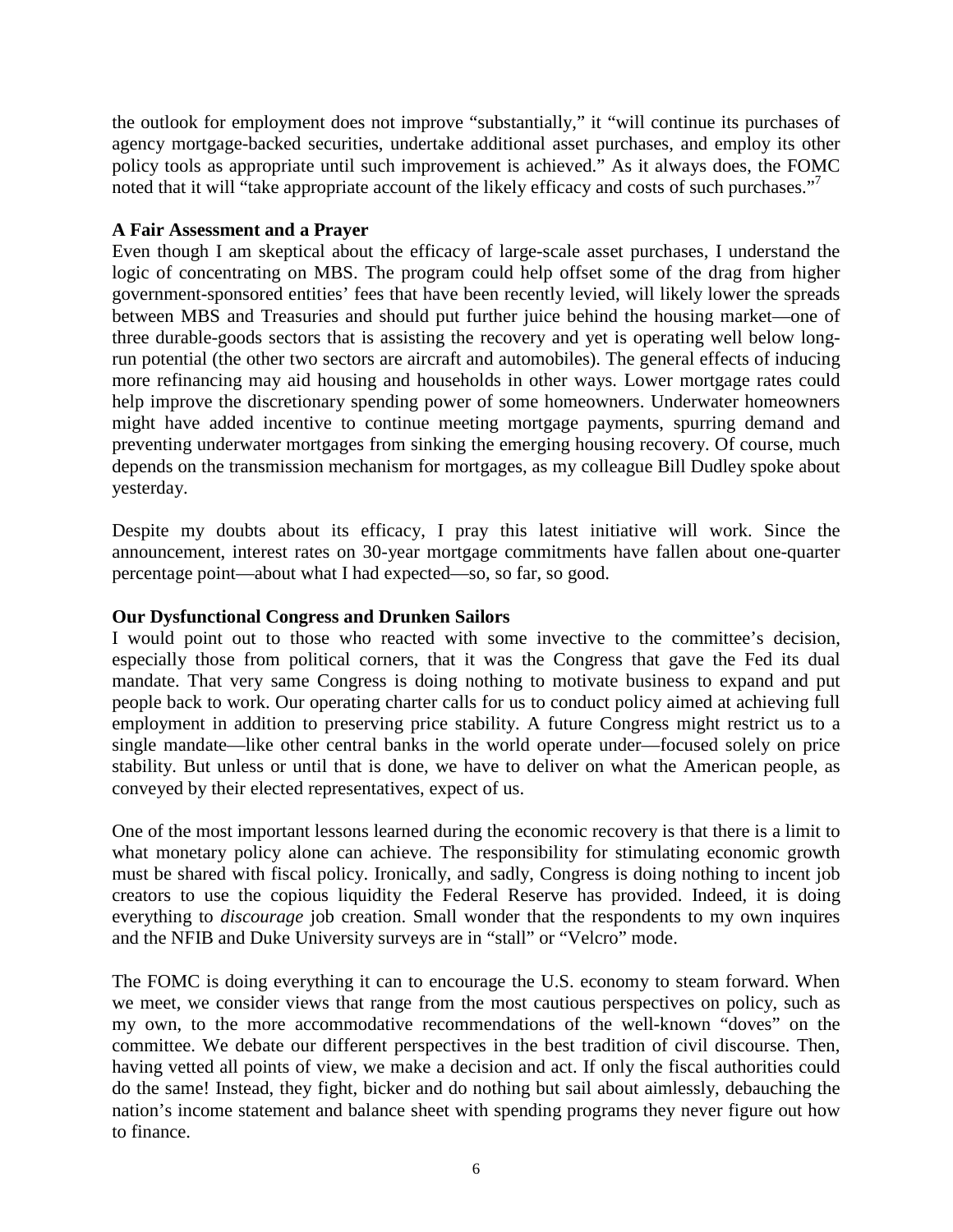I am tempted to draw upon the hackneyed comparison that likens our dissolute Congress to drunken sailors. But patriots among you might take umbrage, noting that a comparison with Congress in this case might be deemed an insult to drunken sailors.

#### **The Plea of the Navy Hymn and '***Illegitimum Non Carborundum'*

If you want to save our nation from financial disaster, may I suggest that rather than blame the Fed for being hyperactive, you devote your energy to getting our nation's fiscal authorities to do their job.

Since 1879, every chapel service at the Naval Academy concludes with a hymn that contains the following plea: "O hear us when we cry for Thee, for those in peril on the sea." We cry for a nation that is in peril on the blustery seas of the economy. Our people are drowning in unemployment; our government is drowning in debt. You—the citizens and voters sitting in this room and elsewhere—are ultimately in command of the fleet that sails under the flag of the United States Congress. Demand that it performs its duty.

Just recently, in a hearing before the Senate, your senator and my Harvard classmate, Chuck Schumer, told Chairman Bernanke, "You are the only game in town." I thought the chairman showed admirable restraint in his response. I would have immediately answered, "No, senator, you and your colleagues are the only game in town. For you and your colleagues, Democrat and Republican alike, have encumbered our nation with debt, sold our children down the river and sorely failed our nation. Sober up. Get your act together. *Illegitimum non carborundum*; get on with it. Sacrifice your political ambition for the good of our country—for the good of our children and grandchildren. For unless you do so, all the monetary policy accommodation the Federal Reserve can muster will be for naught."

But, then again, I am not Ben Bernanke. And I imagine that after listening to me this evening, you might be grateful I am not.

Now, in the great tradition of central banking, I will do my utmost to provide you with the "straight skinny" and avoid answering any questions you might have.

Thank you.

#### **Notes**

<sup>1</sup> On March 4, 2011, President Drew Faust announced that the Navy Reserve Officers' Training Corps would return to Harvard University after a 40-year absence. For more, see "ROTC Returns to Harvard," by Jennifer Levitz, *Wall* 

<sup>&</sup>lt;sup>2</sup> See *Texas Got It Right!* by Sam and Andrew Wyly, New York: Melcher Media, October 2012.<br><sup>3</sup> See Small Business Economic Trends survey, National Federation of Independent Business, September 2012,

[www.nfib.com/research-foundation/surveys/small-business-economic-trends.](http://www.nfib.com/research-foundation/surveys/small-business-economic-trends)